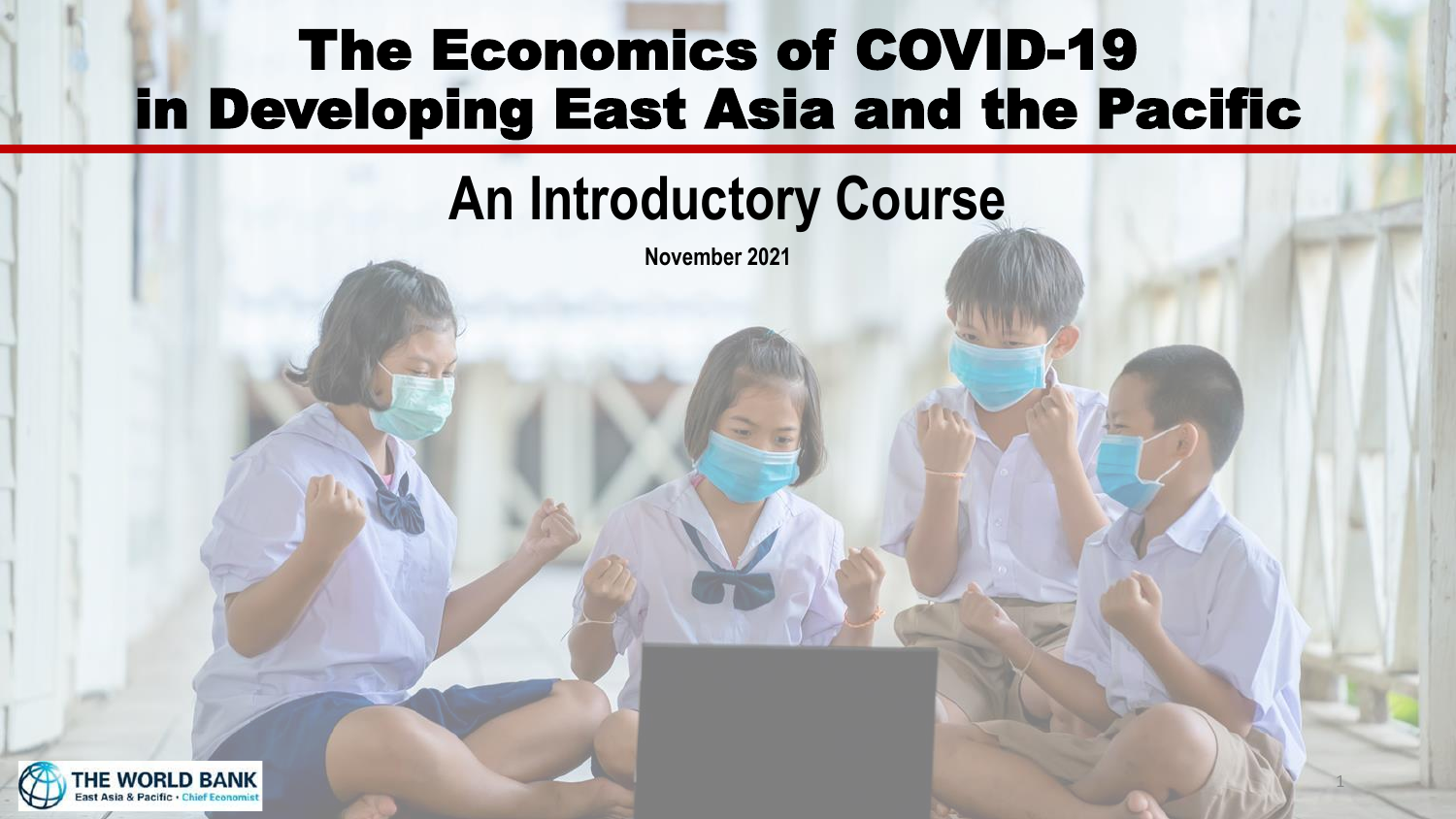## **COVID-19 has delivered a triple-shock to the EAP economy**



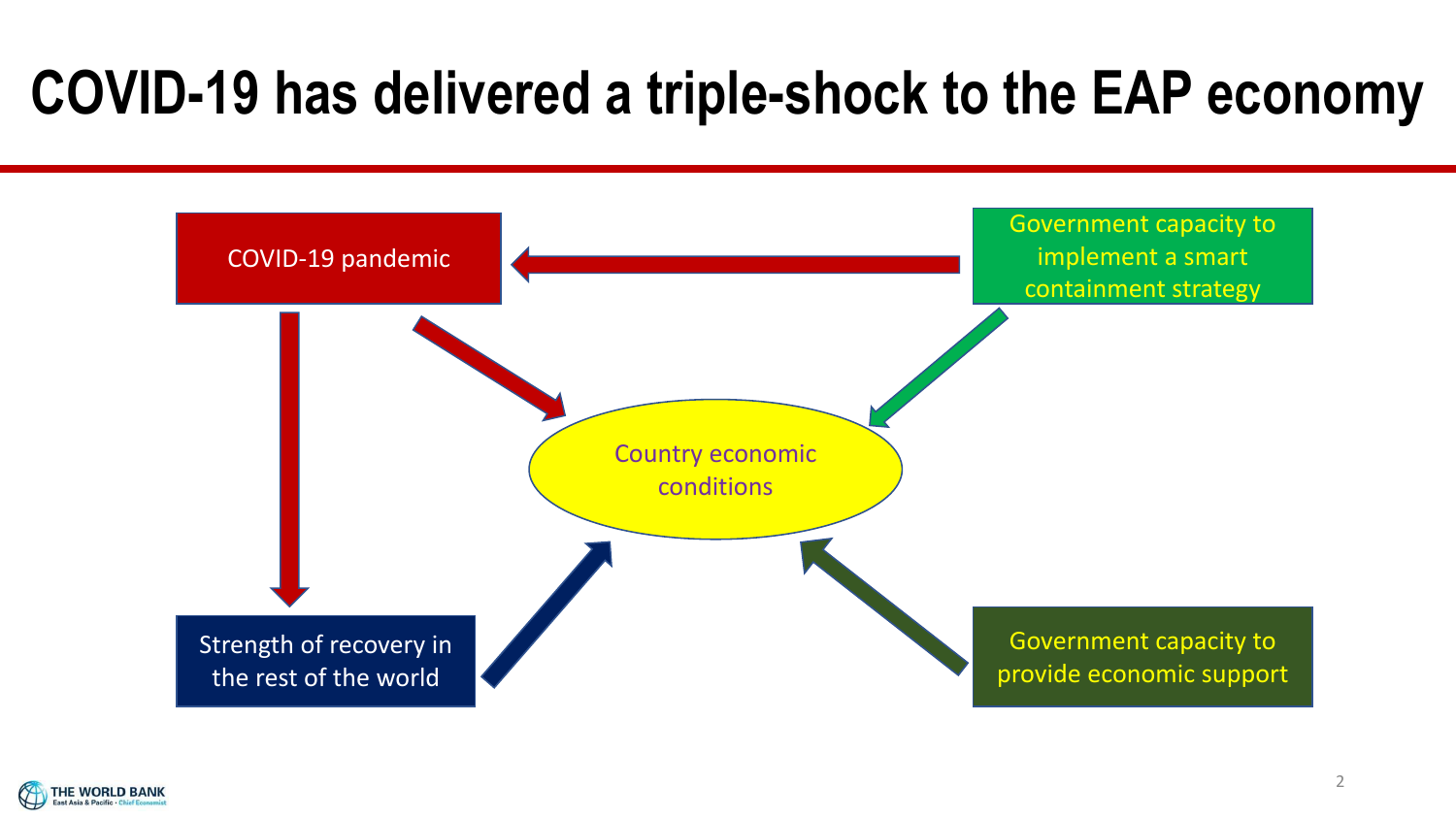#### **Response to COVID-19 must integrate health and economic policy**

#### **Flattening the pandemic curve through containment policies**



#### **Flattening the recession curve through macroeconomic policies**



Severity of the recession

*Source:* Staff illustrations based on Gourinchas (2020)

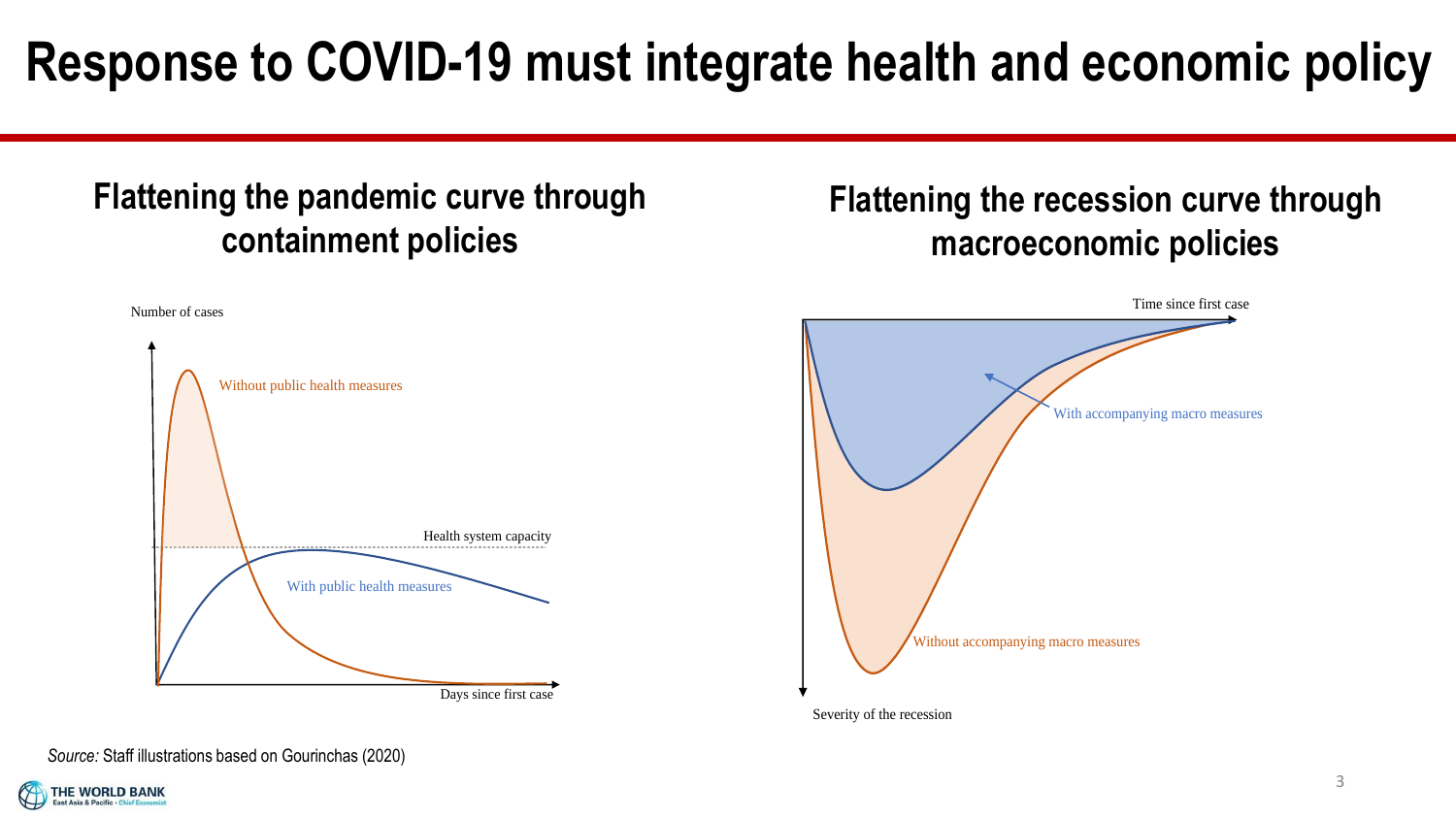#### **The tradeoff between health and economic benefits depends on the** *COVID-19 variant* **and the** *containment method*



Economic benefits

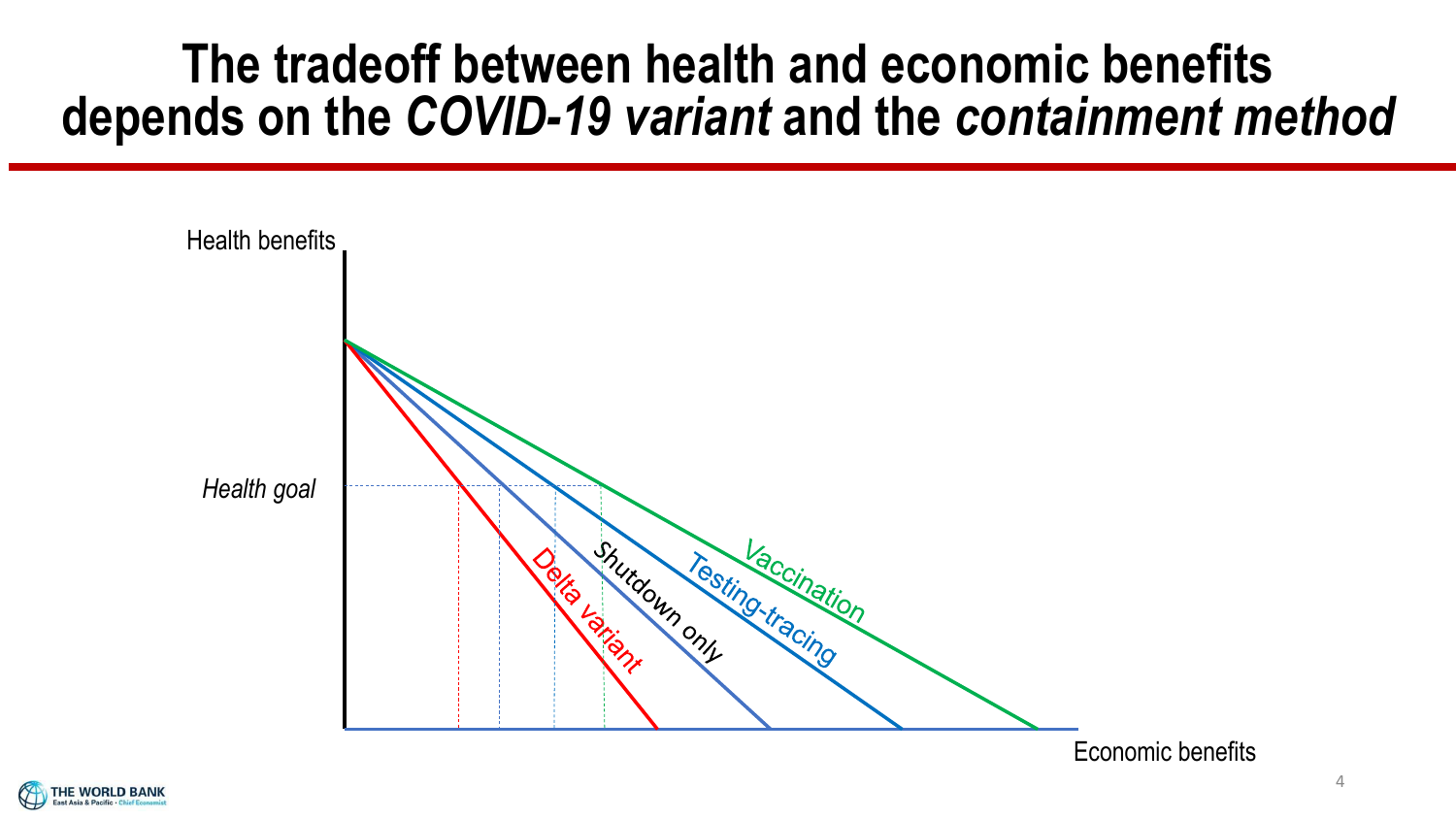# **To attain and sustain a benign phase will need a multi-faceted effort**





#### **2. Improve distribution**

THE WORLD BANK

**3. Expand regional production**

#### **1. Overcome vaccine hesitancy 4. Enhance testing-tracing-isolation**



**6. Equip health systems for Long COVID 5. Precautions: social distancing, masks** 5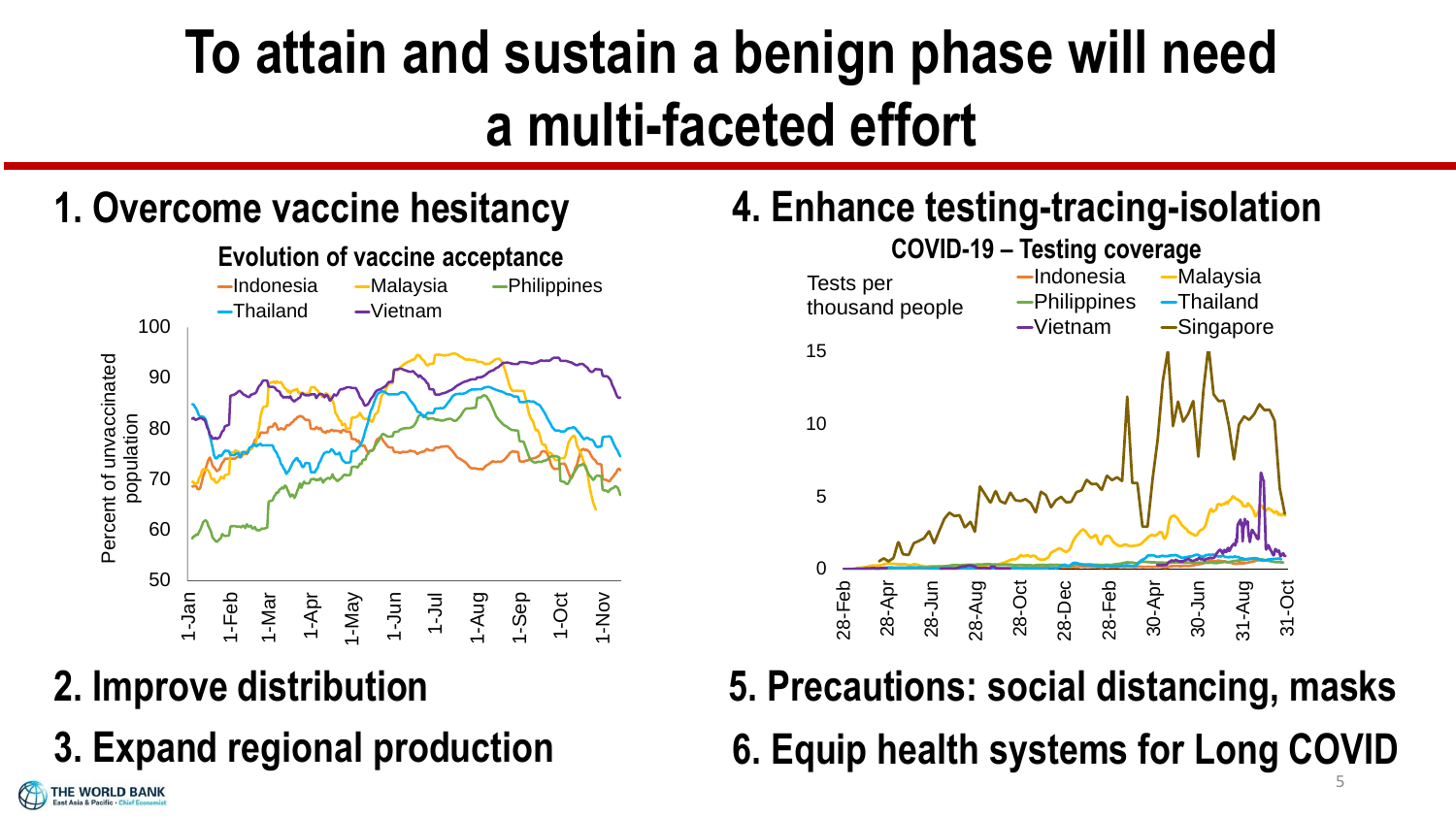## **The risk: a shock to inclusive growth…**



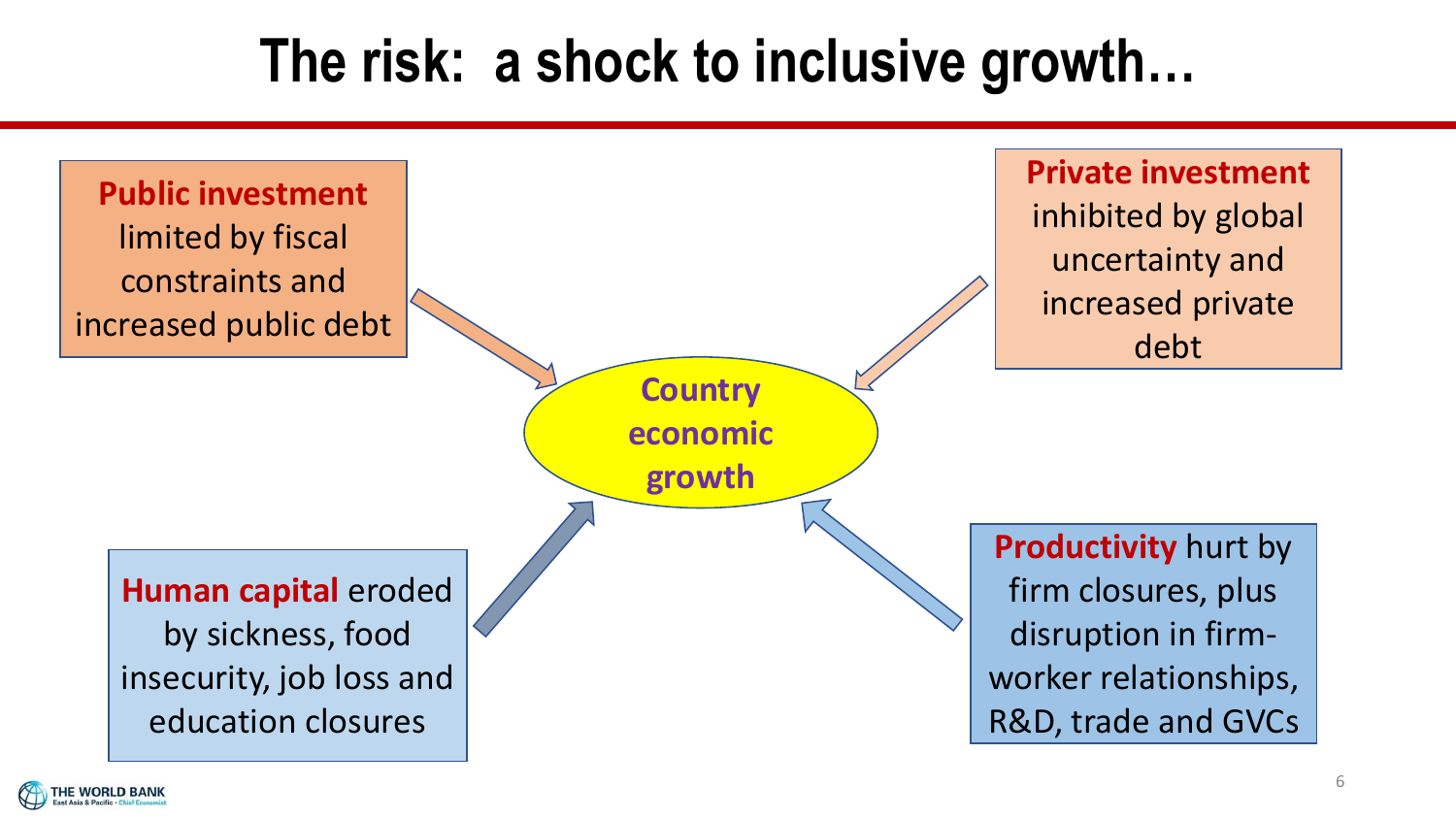## **Bold and comprehensive reforms could spur inclusive and sustainable growth**





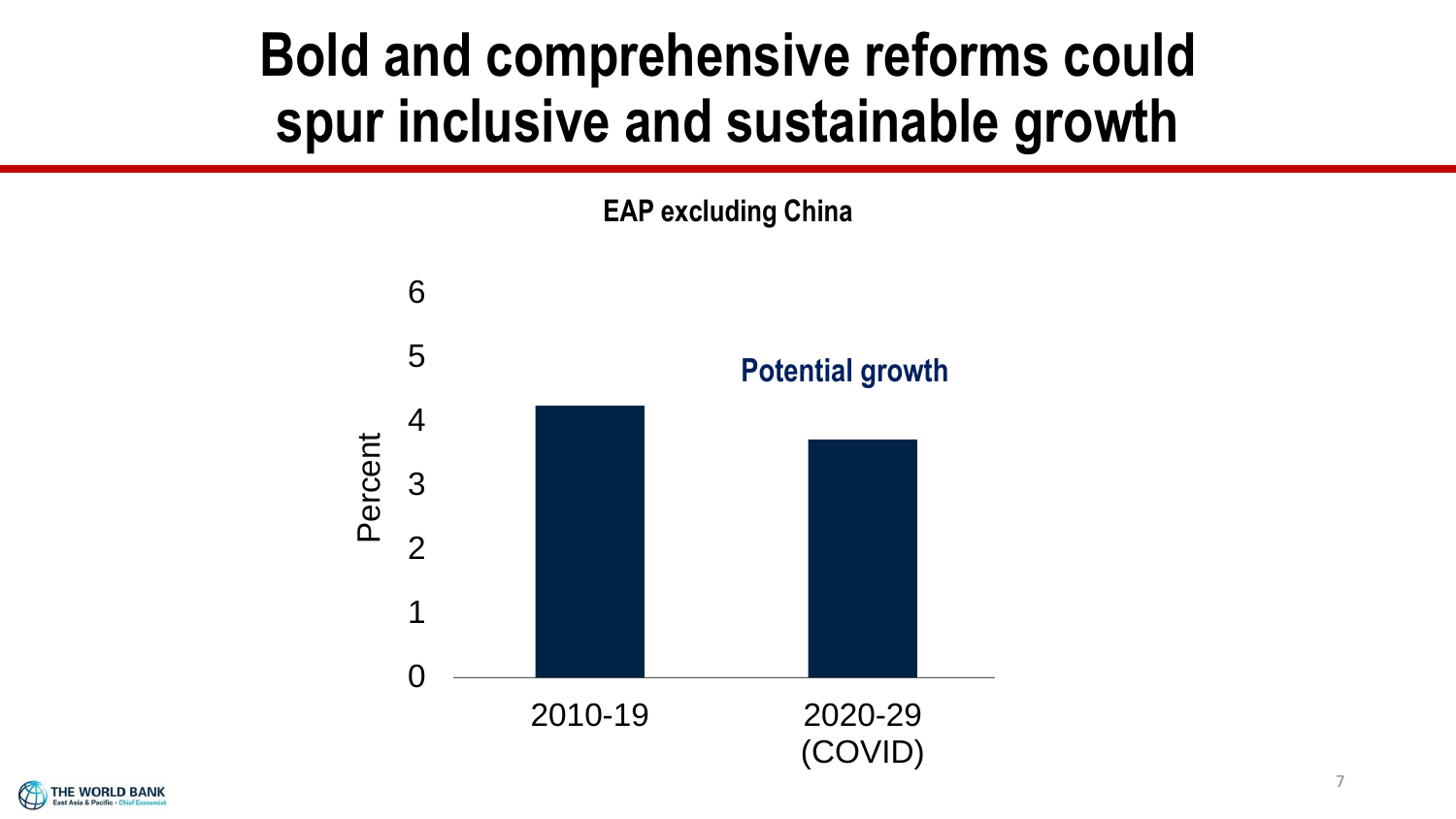# **Course agenda**

- **1. Macroeconomics:** Providing support without creating instability - **Q&A**
- 2. **Trade and GVCs:** Responding to shifting comparative advantage **- Q&A**
- 3. **Firms and technology:** Supporting firms without inhibiting reallocation **- Q&A**
- 4. **Households:** Helping to avoid distress today and inequality tomorrow **- Q&A**

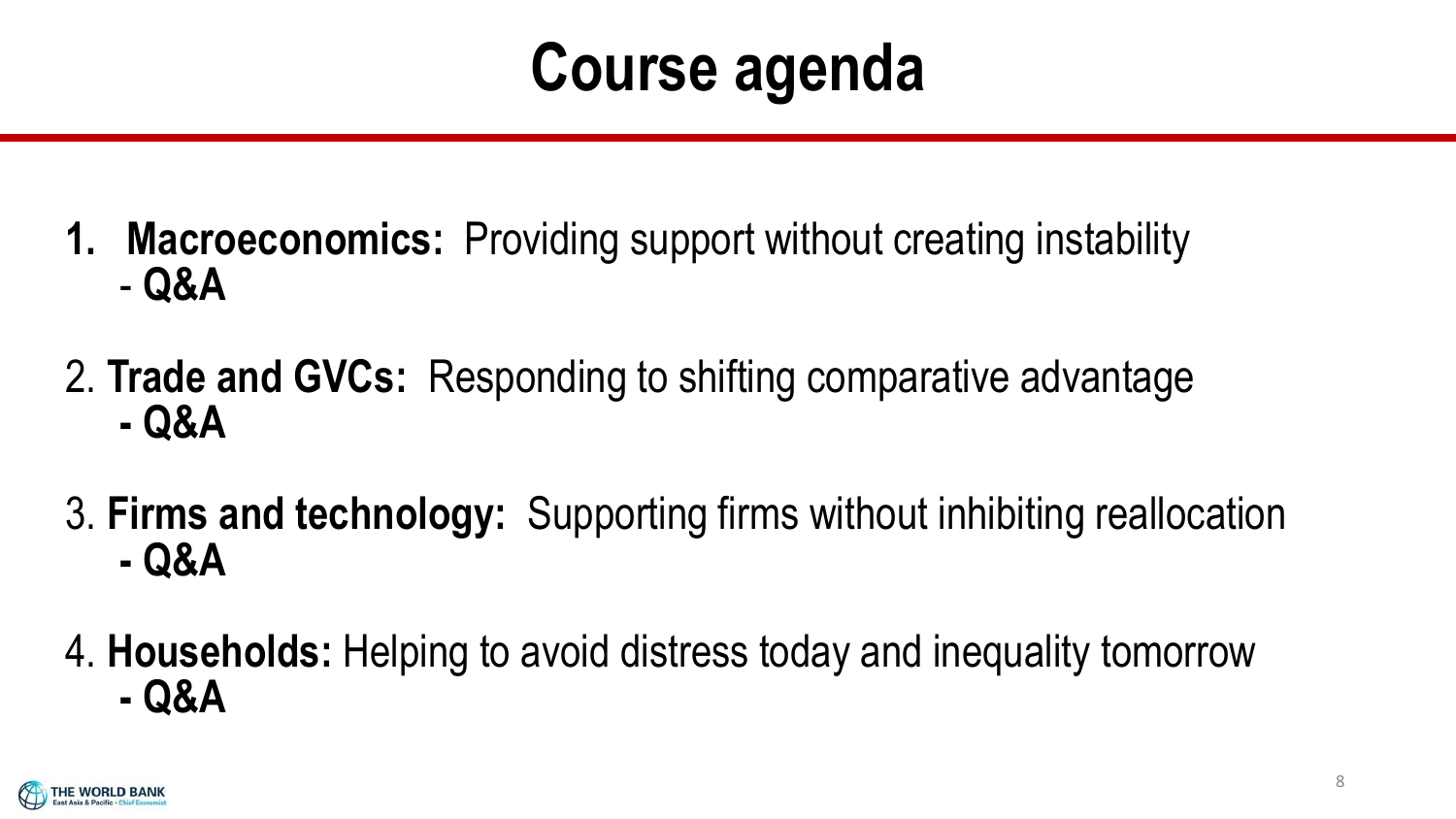#### **Good news: most economies could vaccinate a large share of their populations by mid-2022**

**Current vaccination coverage, estimated vaccine availability at end-2021, and when 60 percent coverage is likely to be achieved**



Estimated timing of achieving 60% population coverage based on current pace of vaccination and expected availability of vaccines

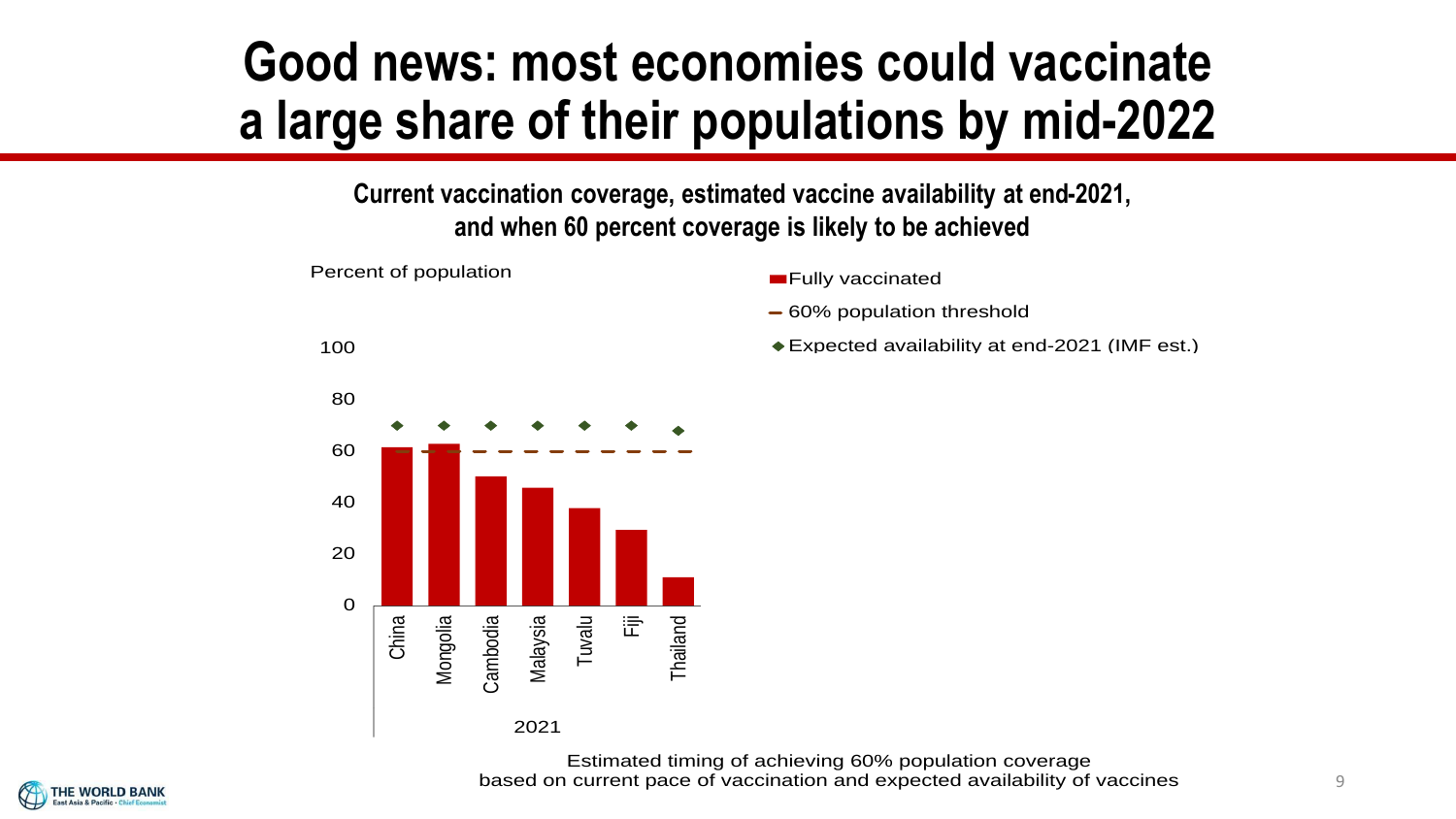#### **…which could usher in a relatively benign phase of COVID-19**

**…and vaccination above certain thresholds is associated with increase mobility and economic activity** 





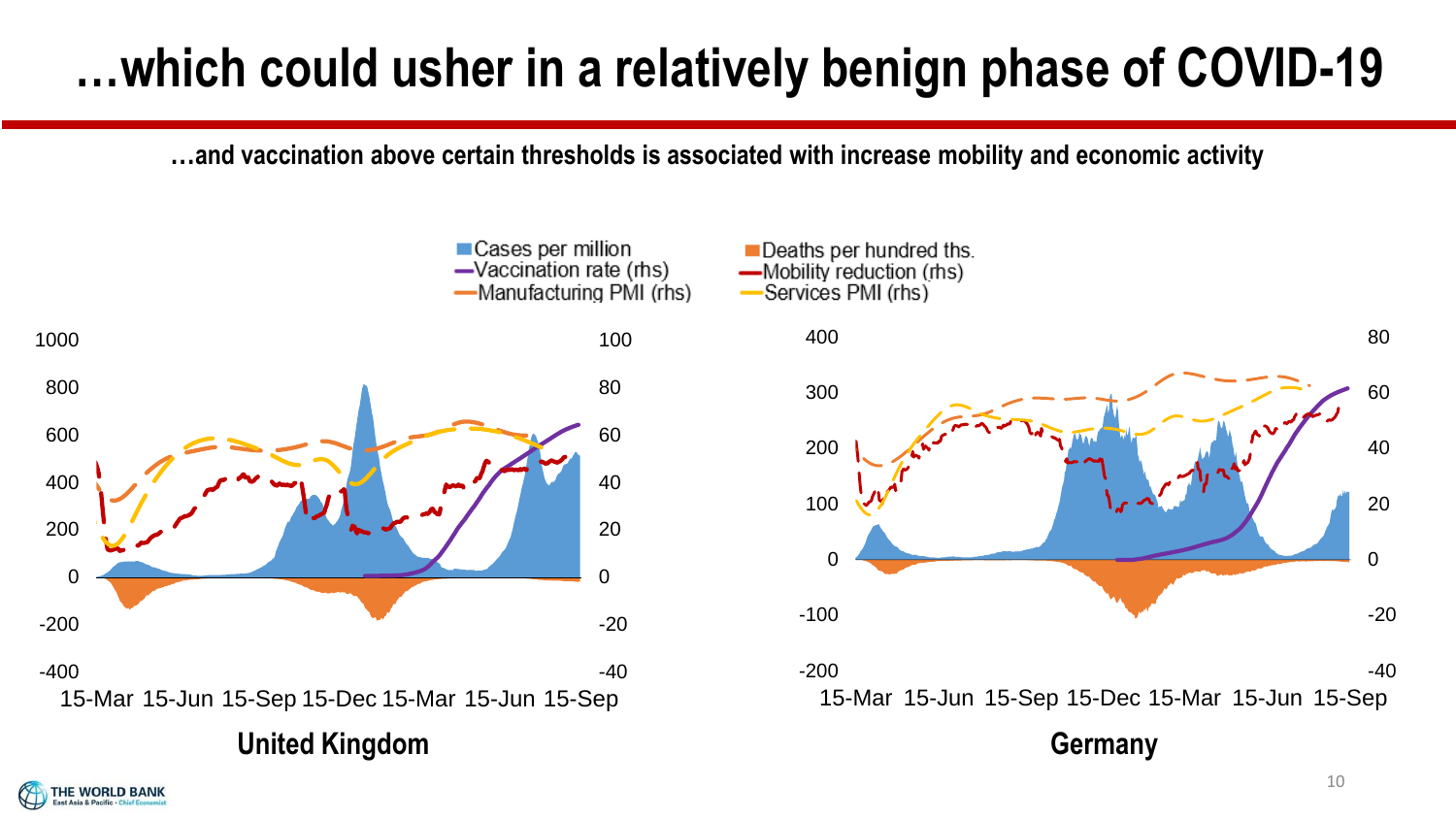## **This century, the region saw either an increase in both growth and inequality or a decline in both**

**Per capita growth and inequality in the 2000s**



 $\blacksquare$ Gini −gdp pc growth (RHS)

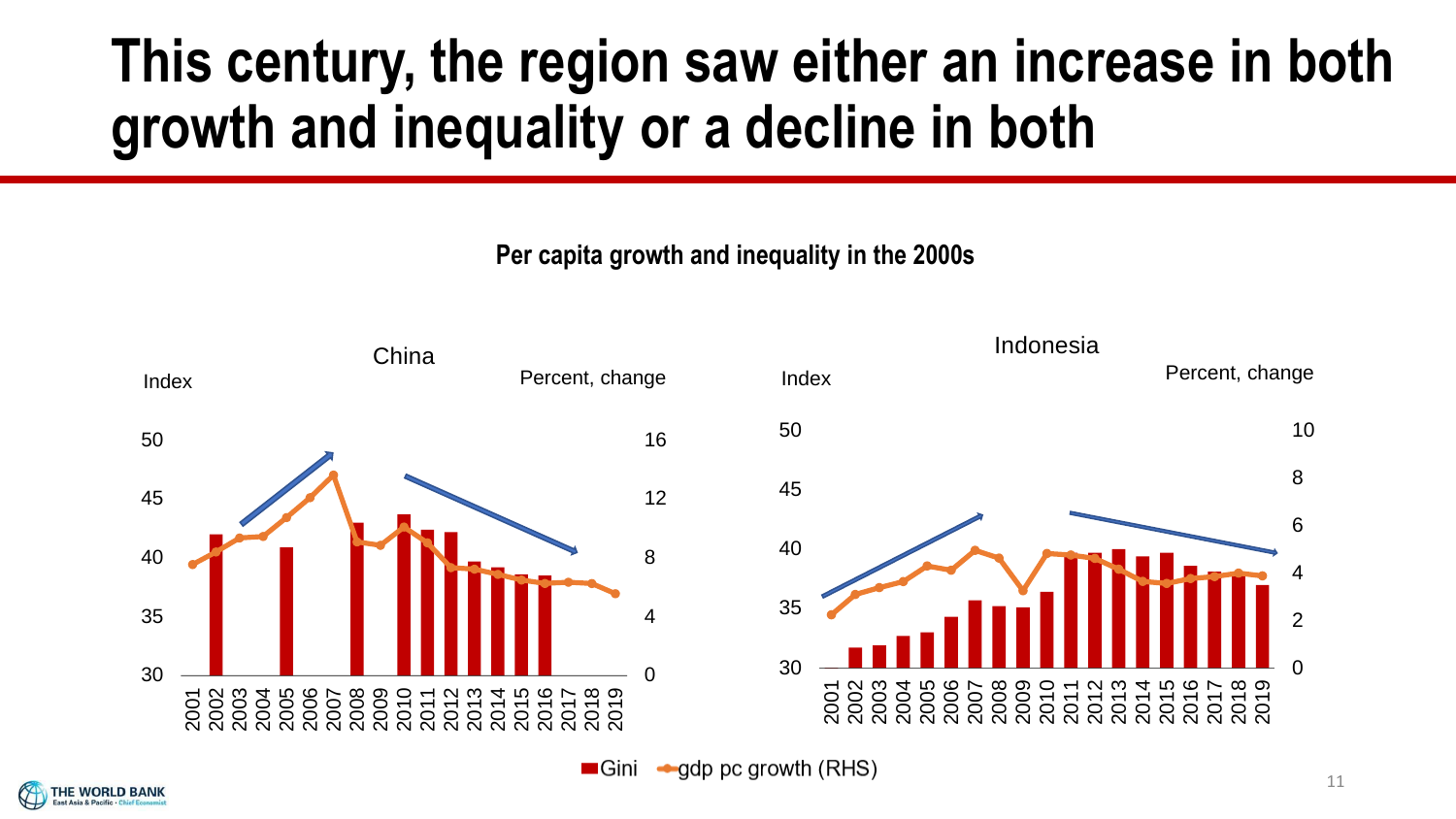#### **Efficient containment**

#### **Lockdowns saved lives but hurt livelihoods; testing saved both**



**The impact of country conditions on economic growth The impact of policies on COVID-19 infections**

![](_page_11_Figure_5.jpeg)

![](_page_11_Picture_6.jpeg)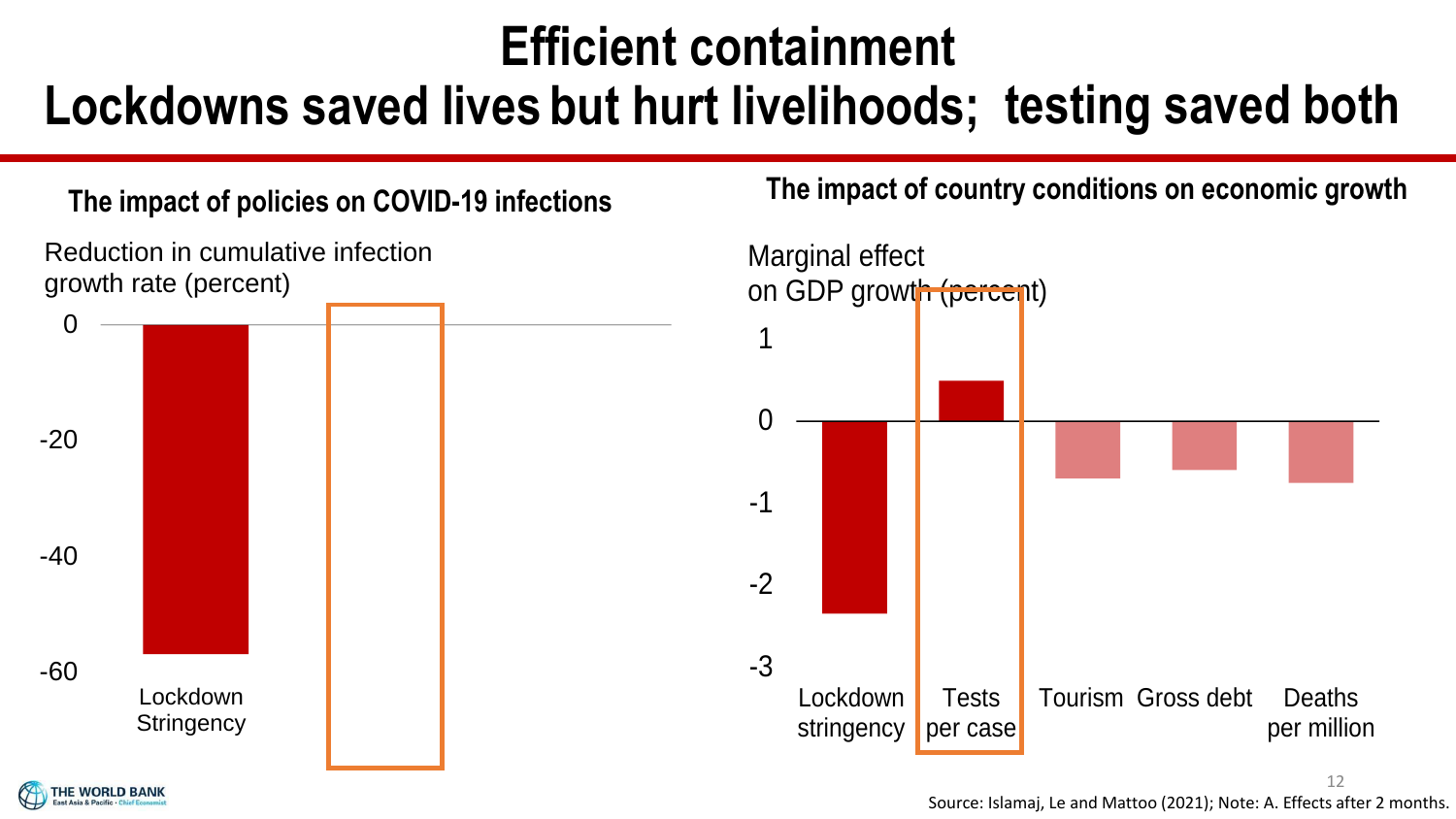# **Why?**

![](_page_12_Figure_1.jpeg)

![](_page_12_Picture_2.jpeg)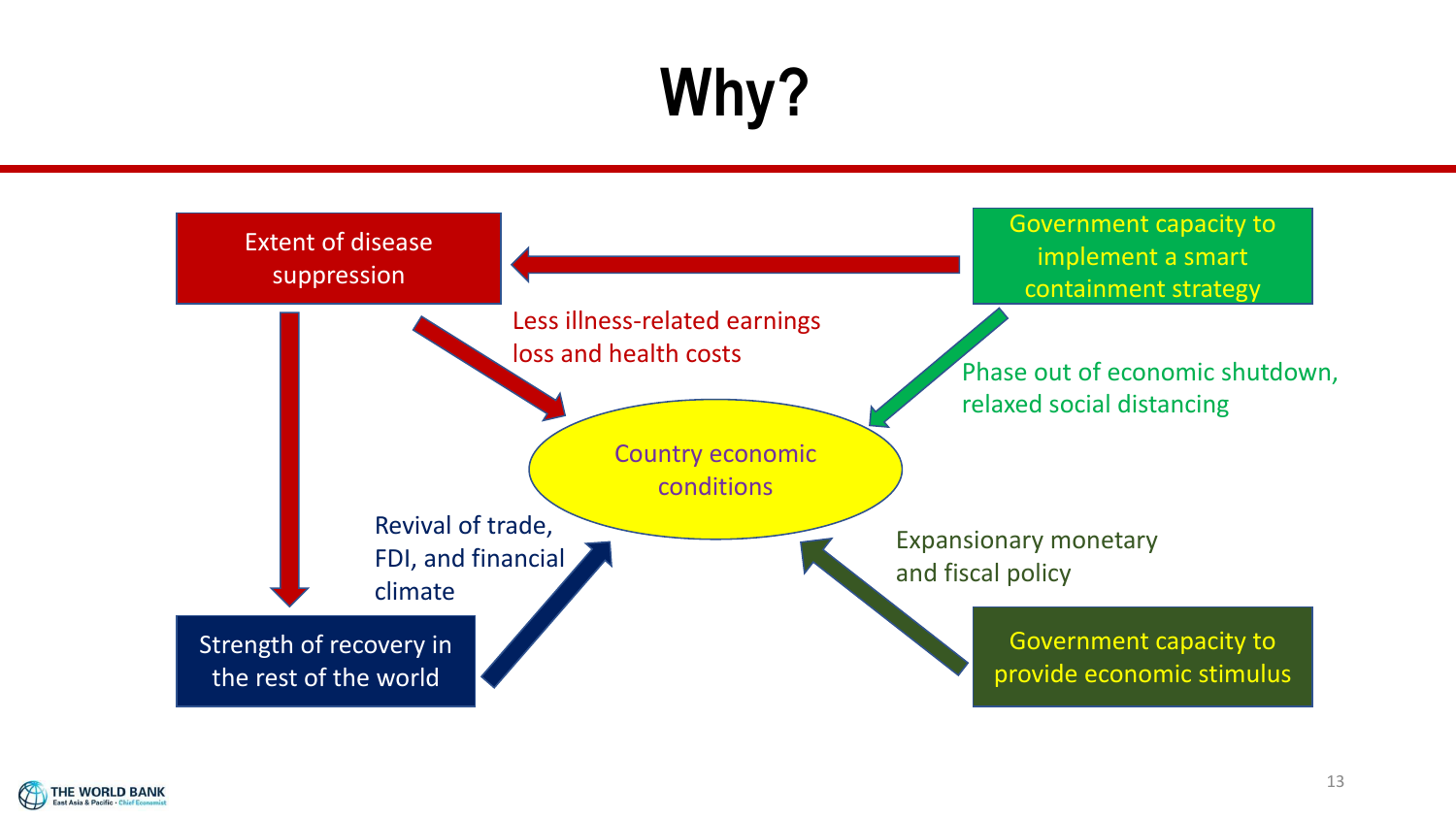## **EAP countries are exceptionally but differently exposed**

![](_page_13_Figure_1.jpeg)

*Source:* World Bank. *Note:* Unweighted average over 2017-19 period or three latest years available. 14

![](_page_13_Picture_3.jpeg)